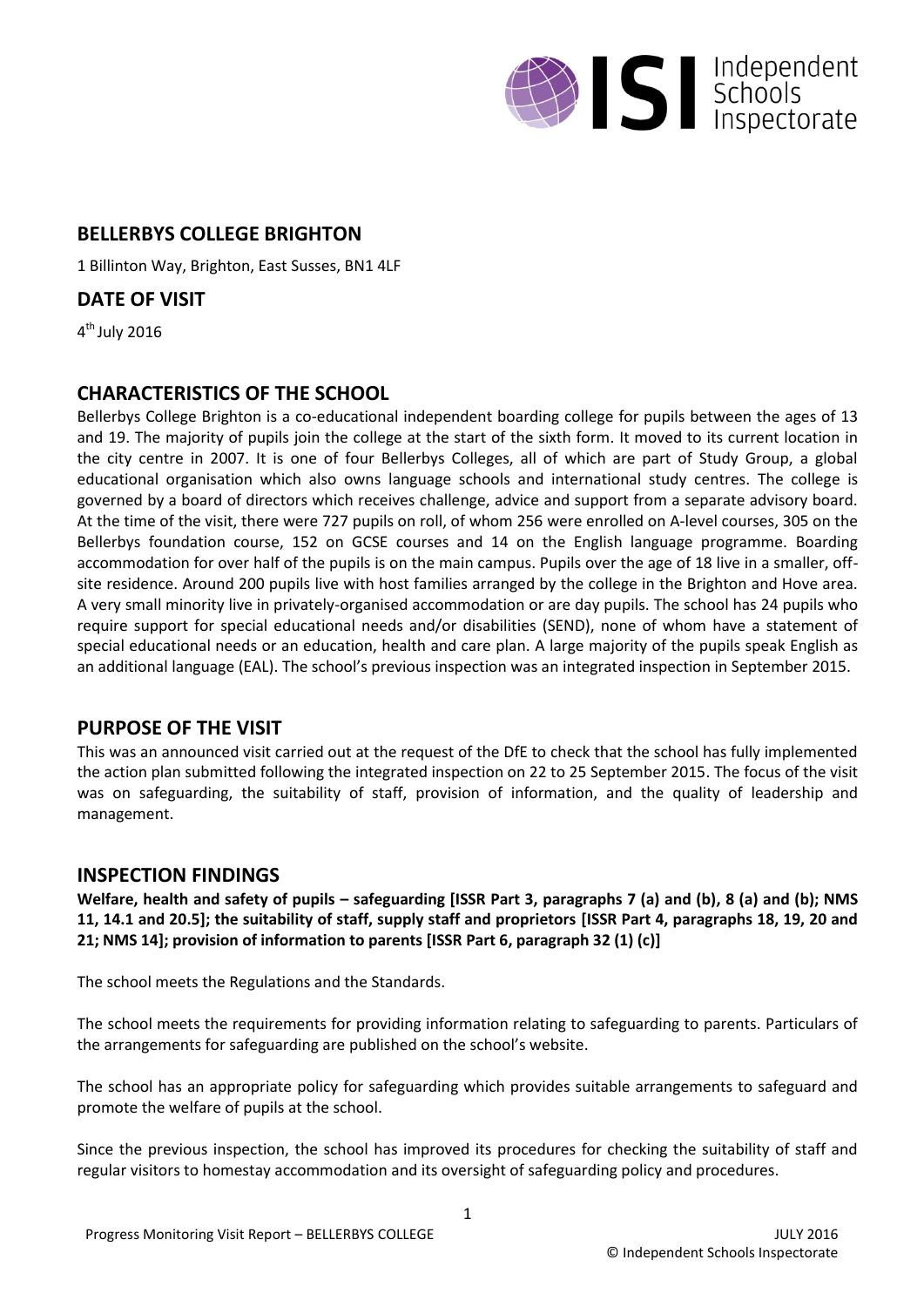

The school now has a rigorous process for checking the suitability of a member of staff before he or she commences work at the school. The recruitment process is guided by a new recruitment policy which outlines in detail the procedures to be followed, including those required to check the suitability of staff. The procedures reflect the latest official guidance and fulfil all statutory requirements.

All of the required checks have been carried out before commencement of employment on each member of staff appointed since the previous inspection. Evidence of these checks has been recorded accurately on the school's single central register of appointments (SCR), and the required copies of documents have been stored electronically to provide further proof that the checks have been carried out. The school verifies the identity of each new member of staff, carries out criminal record and barred list checks with the Disclosure and Barring Service (DBS), and ascertains the person's right to work in the UK. For those who have lived or worked abroad, the school carries out further checks with overseas authorities. It seeks evidence of a person's medical fitness, previous employment and, where appropriate, a person's qualifications. It checks that all those carrying out teaching duties have not been prohibited from teaching and those with positions of management have not been prohibited from carrying out a management role in a school. In the event that a DBS check is delayed, the school carries out a separate barred list check, undertakes a risk assessment and ensures that appropriate supervision arrangements are in place before the member of staff starts work. For staff who are employed by an agency, the school seeks assurance from the agency that all of the required checks have been carried out and, in addition, verifies the person's identity and checks the person's DBS certificate. Similarly, stringent checks have been carried out on the school's board of directors.

The school has reviewed all appointments made prior to the previous inspection by checking staff files and the information recorded on the SCR. Retrospective checks have been made wherever evidence of the necessary checks had not been retained on a member of staff's file or information had not been recorded on the SCR. As a result, the SCR now provides a comprehensive picture of all of the checks that have been undertaken and gives reassurance that every member of staff employed by the school has been properly checked for their suitability to work with children.

The school has strengthened its procedures for ensuring that the proper checks have been carried out for all those aged 16 and over who are living in a house where pupils from the school have homestay arrangements, or are regular visitors. The school keeps a central register which records all of the checks that have been undertaken and when they are due for renewal and alerts the school when a child living in the homestay accommodation turns 16 and requires a criminal record check. It sends regular communications to homestay families, reminding them of the need to declare any changes with regard to adults or regular visitors living in the house so that the necessary checks can be carried out.

The proprietor now fulfils the requirement to review the safeguarding policy annually. In practice, the policy has been reviewed on various occasions during the past year as new guidance or legislation has come into force or in response to advice received from authoritative sources. The policy documents clearly when changes have been made and the reasons for the changes.

#### **Quality of leadership and management [ISSR Part 8, paragraph 34; NMS 13.1 – 13.6]**

The school meets the Regulations and the Standards

Those with leadership and management responsibilities demonstrate good skills and knowledge appropriate to their role and fulfil their responsibilities effectively so that the independent standards are met consistently. They actively promote the well-being of pupils.